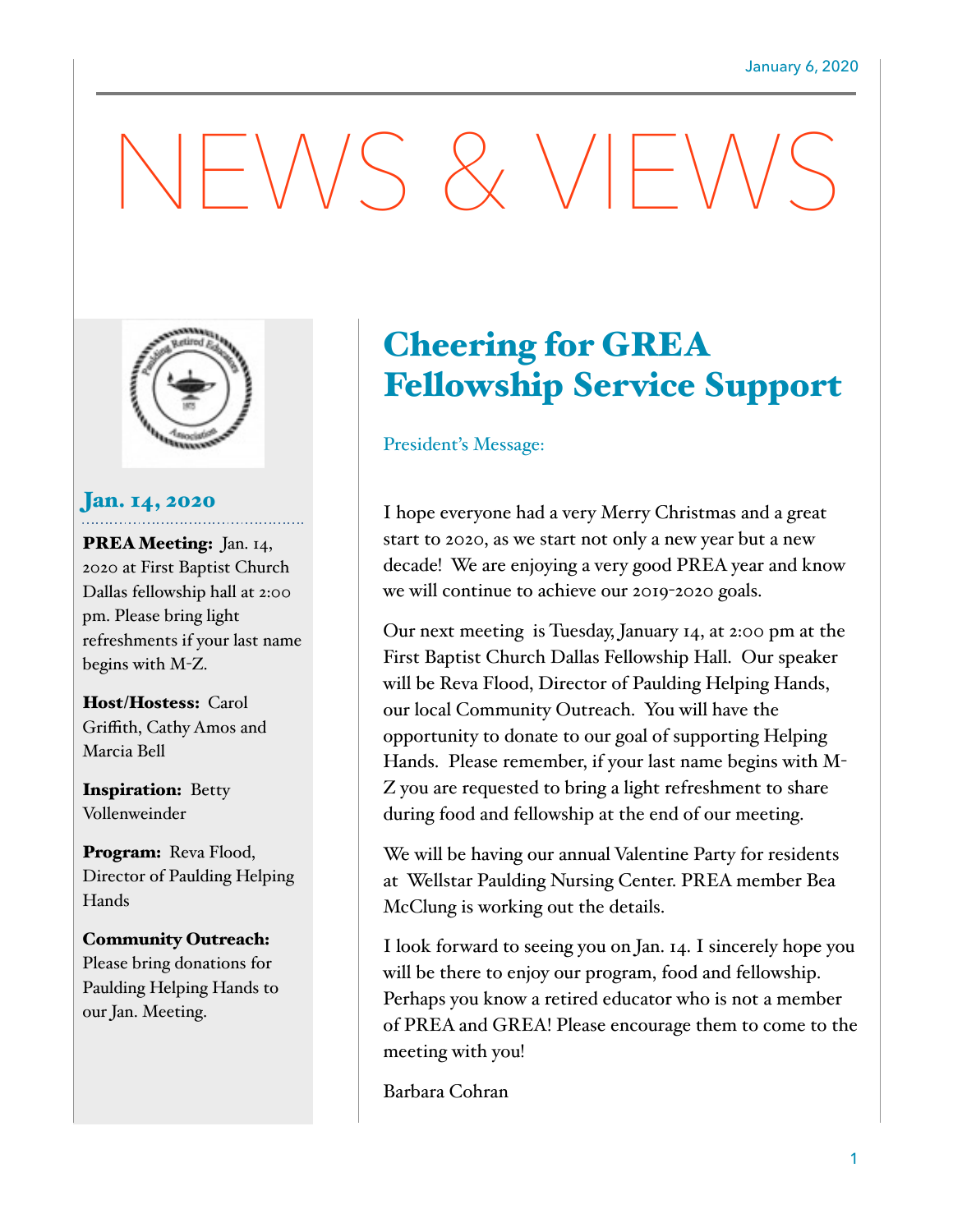#### Dates to remember:

January 14, 2020 PREA Meeting

March 10, 2020 PREA Breakfast Meeting and Memorials and Recognitions

April 2, 2020 Cluster Meeting at Cherokee Country Club, Cedartown, GA 11:00 am to 1:00 pm

May 5-7, 2020 Annual GREA Convention at Stone Mountain, GA

May, 2020 PREA Meeting to Celebrate with the 2019-2020 retirees.

All PREA members are invited to work with the Scrapbook Committee. No experience Required! Contact Betty Vollenweider for more information. If you have photos or have received awards or recognitions for volunteer activities please bring copies of these to the PREA meeting or send to Betty Vollenweider for the Scrapbook.

A big Thank You to all those who donated to the PREA Scholarship Fund so far! If you would like to donate to the PREA Scholarship Fund to help other teachers continues their work in Educating the students of Paulding County please contact Susan Lester.

Remember our local community outreach is Paulding Helping Hands. Please bring items and/or donations to the Jan. meeting. If you would like to volunteered to work at Helping Hands call 770-443-1230. Volunteers are always needed!

#### *ITEMS Needed Include:*

Peanut Butter and Jelly Mac&Cheese Pancake Mix and Syrup Sugar Flour Oatmeal Cereal Canned fruit Toilet Paper Paper Towels Toiletries Feminine Products Socks Adult/Infant Diapers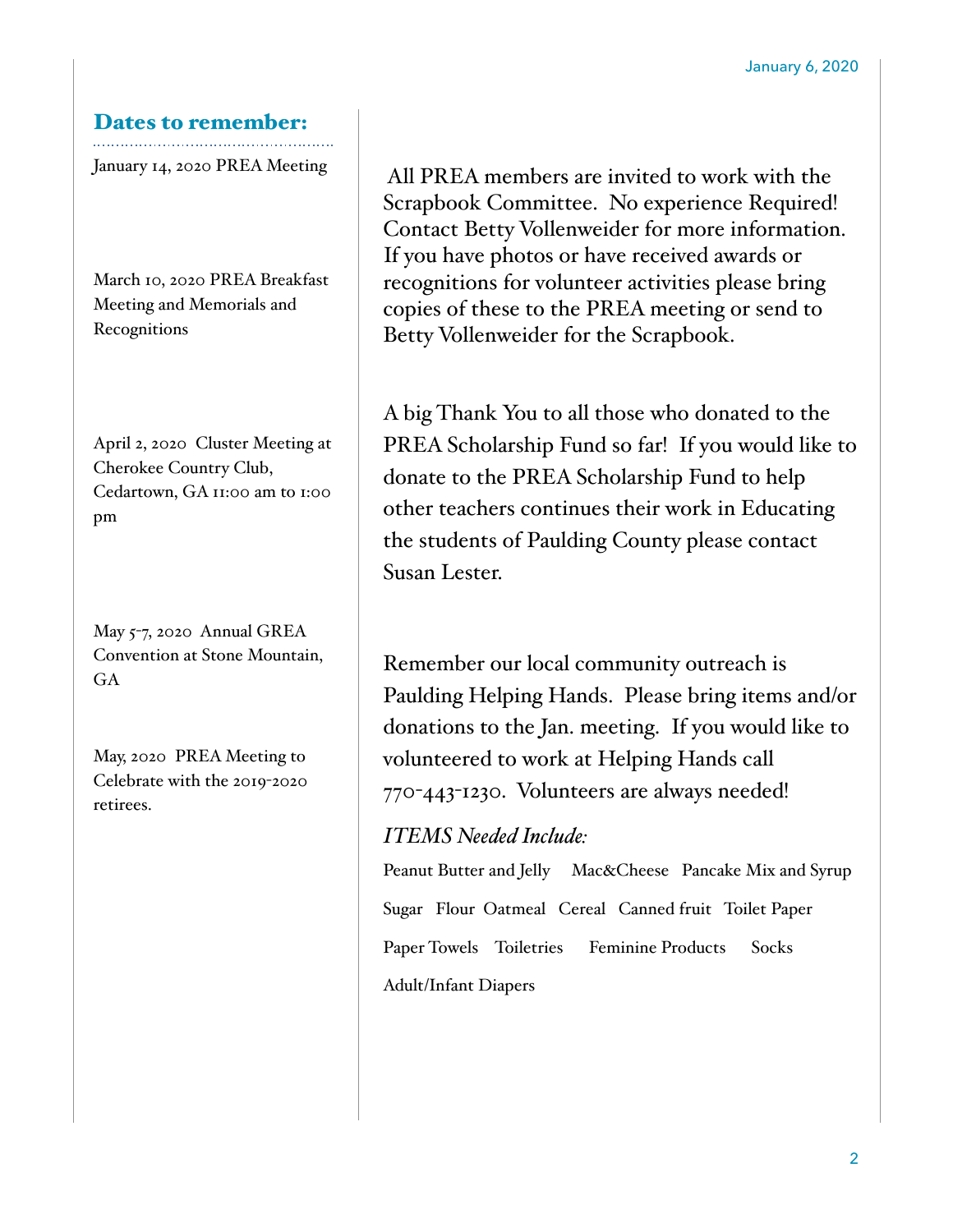Fun fellowship at the Nov. PREA Meeting and Book Sharing and Signing with Dr. Rebecca Vaughn: